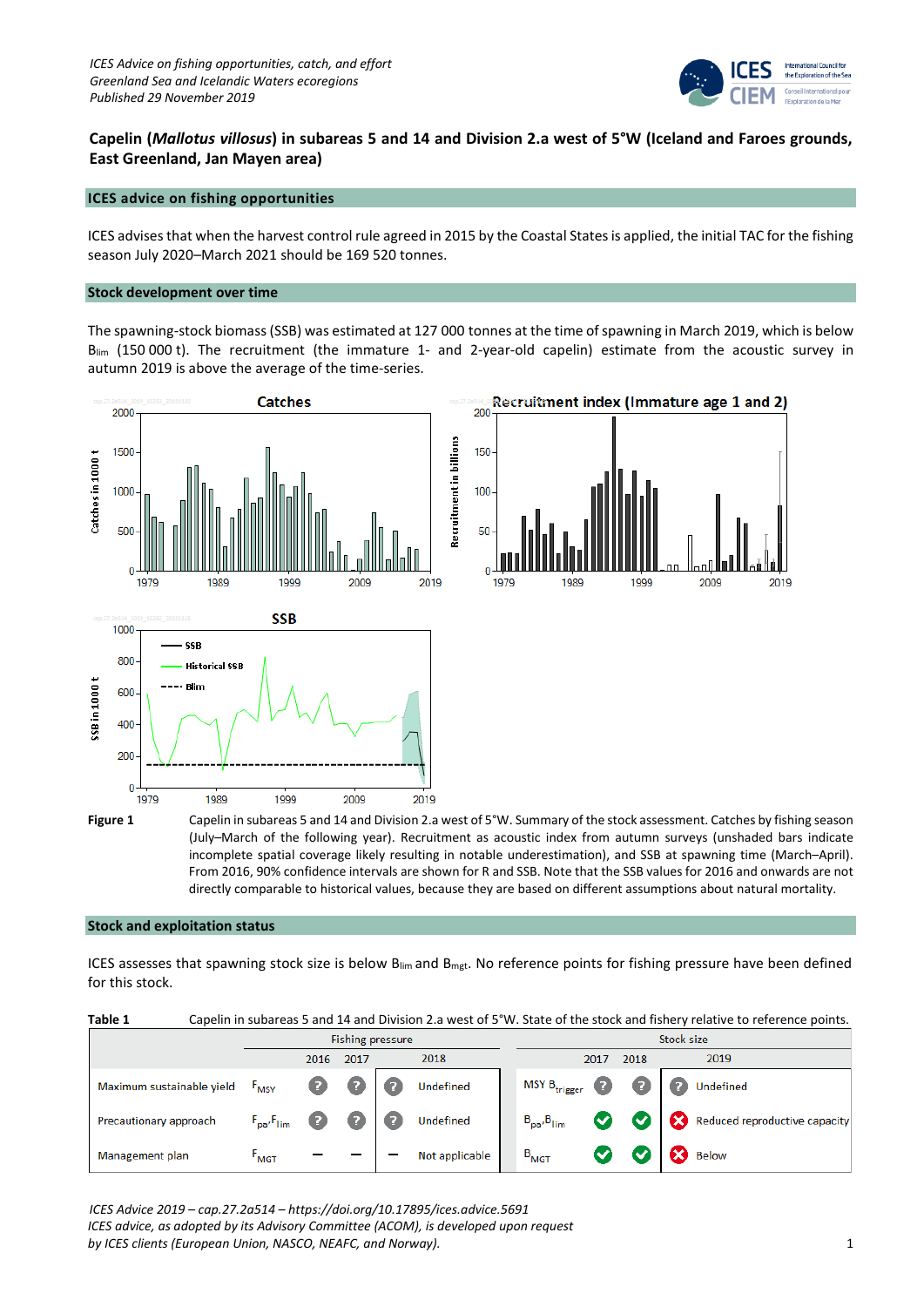#### **Catch scenarios**

| Table 2                          | Capelin in subareas 5 and 14 and Division 2.a west of 5°W. Assumptions made for the interim year and in the forecast. |                                             |  |  |  |  |  |  |  |
|----------------------------------|-----------------------------------------------------------------------------------------------------------------------|---------------------------------------------|--|--|--|--|--|--|--|
| Variable                         | Value                                                                                                                 | <b>Notes</b>                                |  |  |  |  |  |  |  |
| Immature age 1 (2018 year class) | 81.5 billion                                                                                                          | Index from the autumn acoustic survey 2019. |  |  |  |  |  |  |  |
| Immature age 2 (2017 year class) | 1.1 billion                                                                                                           | Index from the autumn acoustic survey 2019. |  |  |  |  |  |  |  |

#### **Table 3** Capelin in subareas 5 and 14 and Division 2.a west of 5°W. The catch scenarios.

| <b>ICES advice basis</b>                                                                       | Catches in 2020/2021 (t) | % advice change* |  |  |
|------------------------------------------------------------------------------------------------|--------------------------|------------------|--|--|
| Harvest control rule agreed by the Coastal<br>States (precautionary approach for initial TAC). | 169 520                  | 100%             |  |  |

\* Initial advice for 2020/2021 relative to initial advice for 2019/2020 (0 tonnes).

The initial advice for 2020/2021 is higher than the initial advice of zero tonnes for the 2019/2020 fishing season, because of a higher number of immature fish estimated by the autumn survey in 2019.

#### **Basis of the advice**

The basis of the advice is the harvest control rule agreed by the Coastal States in 2015 (Anon., 2015). This implies applying the advice rule established by ICES in 2015 (ICES, 2015) for setting an initial TAC on the basis of immature abundance (ages 1–2) in the autumn acoustic survey (Figure 2). ICES recommends that the initial TAC is revised based on acoustic survey information in autumn 2020 (intermediate TAC), with the final TAC being set based on the results of the winter survey in 2021.



**Figure 2** Capelin in subareas 5 and 14 and Division 2.a west of 5°W. Catch advice (initial TAC), according to the rule developed by ICES based on the measured number of immature capelin the previous autumn (about 16 months earlier than the winter survey used for the final TAC; ICES, 2015). The predicted final TAC is shown as a black solid line (based on immature index and the final TAC for the period 1980–2006) and the initial TAC as a blue dashed line. The latter is set using an index abundance trigger point (U<sub>trigger</sub>; red vertical line) of 50 billion immature fish, with a cap on the initial TAC of 400 000 t. The green circle shows the index value from the autumn acoustic survey in 2019, with the corresponding initial TAC for 2020/2021 shown on the *y*-axis.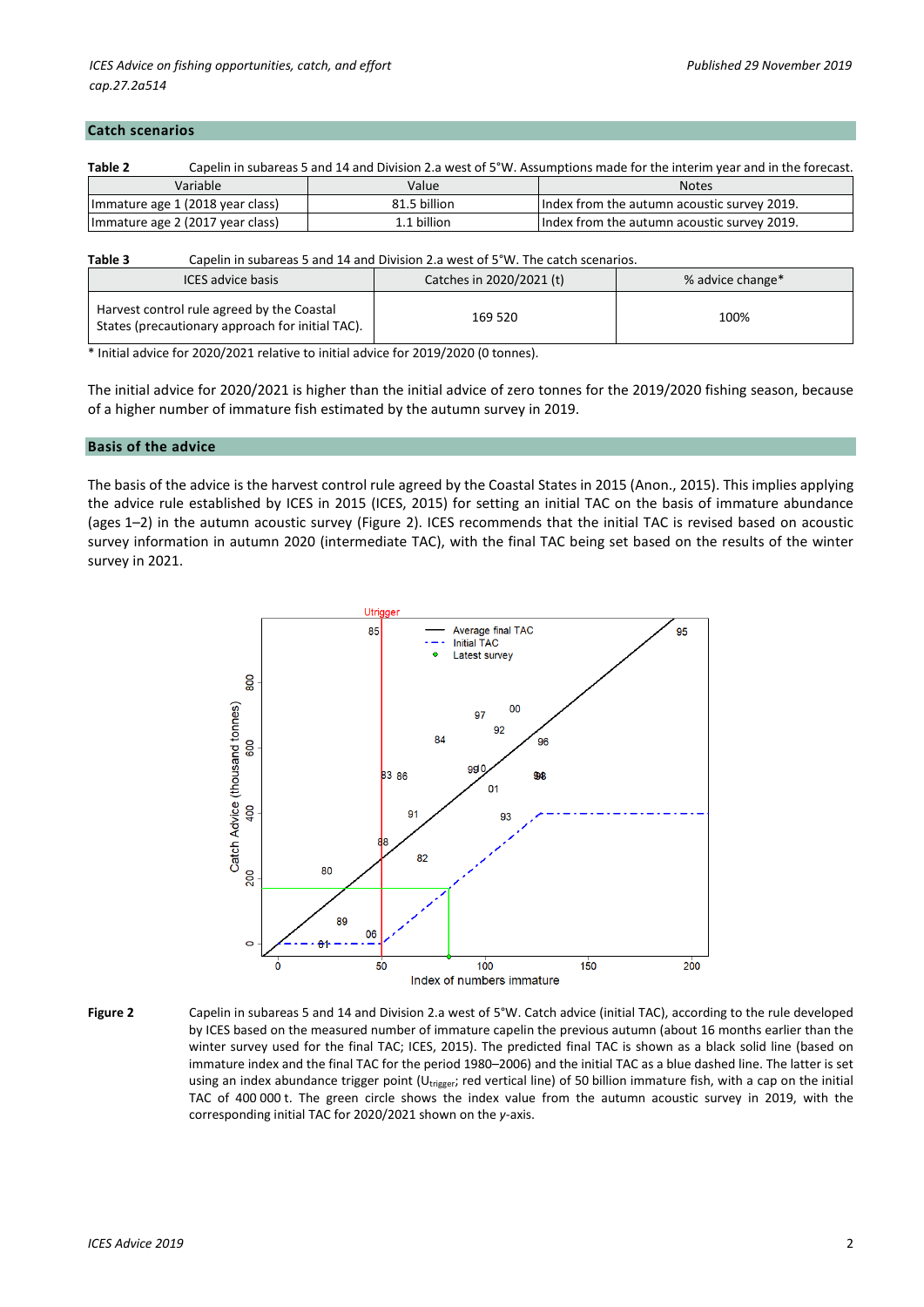| Harvest control rule agreed by the Coastal States (precautionary approach for initial TAC)<br>Advice basis<br>The Coastal States (Iceland, Greenland, and Norway), have agreed (Anon., 2015) to use the following<br>harvest control rule as the basis for management: an initial TAC is set for the next fishing season<br>following the rule developed by ICES (2015), with a very low probability of the initial TAC being higher<br>Management plan<br>than a regression estimated final TAC. This is followed by an intermediate TAC set in the autumn and<br>a final TAC set in winter during the fishing season, which will lead to >95% probability of SSB being<br>greater than or equal to $B_{lim}$ at spawning time in the following spring. | Table 4 | Capelin in Subareas 5 and 14 and Division 2.4 West Or 5 W. The basis Or the advice. |
|----------------------------------------------------------------------------------------------------------------------------------------------------------------------------------------------------------------------------------------------------------------------------------------------------------------------------------------------------------------------------------------------------------------------------------------------------------------------------------------------------------------------------------------------------------------------------------------------------------------------------------------------------------------------------------------------------------------------------------------------------------|---------|-------------------------------------------------------------------------------------|
|                                                                                                                                                                                                                                                                                                                                                                                                                                                                                                                                                                                                                                                                                                                                                          |         |                                                                                     |
|                                                                                                                                                                                                                                                                                                                                                                                                                                                                                                                                                                                                                                                                                                                                                          |         |                                                                                     |

# **Table 4** Capelin in subareas 5 and 14 and Division 2.a west of 5°W. The basis of the advice.

#### **Quality of the assessment**

The autumn survey in 2019 had sufficient spatial coverage. The uncertainty around the abundance estimate of immatures is high, due to a patchy distribution of the stock.

#### **Issues relevant for the advice**

This initial catch advice (TAC advice) is for the period between July 2020 and March 2021. ICES is only requested to provide initial catch advice using a rule based on having a low probability that the catch advised by ICES for the initial TAC will be higher than the final TAC (ICES, 2015). The Marine and Freshwater Research Institute in Iceland is expected to provide updated catch advice which will lead to > 95% probability of SSB being greater than or equal to  $B_{lim}$  based on acoustic survey information in autumn 2020 and winter 2021; this will form the basis for the final TAC for 2020/2021.

#### **Reference points**

| Table 5         |                          |          | Capelin in subareas 5 and 14 and Division 2.a west of 5°W. Reference points, values, and their technical basis. |              |
|-----------------|--------------------------|----------|-----------------------------------------------------------------------------------------------------------------|--------------|
| Framework       | Reference points         | Value    | <b>Technical basis</b>                                                                                          | Source       |
|                 | MSY B <sub>trigger</sub> |          |                                                                                                                 |              |
| MSY approach    | F <sub>MSY</sub>         |          |                                                                                                                 |              |
|                 | $B_{\text{lim}}$         | 150000 t | B <sub>loss</sub>                                                                                               | ICES (2015)  |
| Precautionary   | $B_{pa}$                 |          |                                                                                                                 |              |
| approach        | $F_{\text{lim}}$         |          |                                                                                                                 |              |
|                 | $F_{pa}$                 |          |                                                                                                                 |              |
|                 | $B_{\text{mgt}}$         | 150000 t | $B_{\text{lim}}$                                                                                                | Anon. (2015) |
| Management plan | $F_{\text{mgt}}$         |          |                                                                                                                 |              |

# **Basis of the assessment**

| Table 6                         | Capelin in subareas 5 and 14 and Division 2.a west of 5°W. Basis of the assessment and advice.                                                                                                                                                                                                                                                                                                                                                                             |
|---------------------------------|----------------------------------------------------------------------------------------------------------------------------------------------------------------------------------------------------------------------------------------------------------------------------------------------------------------------------------------------------------------------------------------------------------------------------------------------------------------------------|
| <b>ICES stock data category</b> | 1 (ICES, 2018).                                                                                                                                                                                                                                                                                                                                                                                                                                                            |
| Assessment type                 | The initial TAC advice is set by applying an advice rule designed to ensure a low risk of advised catch<br>being higher than the final TAC (see WKICE; ICES, 2015). The final TAC advice is produced by Iceland,<br>based on a model which takes into account uncertainty in surveys and predation from cod, haddock, and<br>saithe on capelin to ensure that the advised catch will result in a less than 5% chance of SSB going below<br>B <sub>lim</sub> (ICES, 2019a). |
| Input data                      | The abundance estimate of immature capelin of ages 1 and 2 from acoustic surveys in autumn;<br>preliminary cruise report (ICES, 2019b).                                                                                                                                                                                                                                                                                                                                    |
| Discards and bycatch            | Not included, considered negligible.                                                                                                                                                                                                                                                                                                                                                                                                                                       |
| Indicators                      | None.                                                                                                                                                                                                                                                                                                                                                                                                                                                                      |
| Other information               | Last benchmarked in 2015 (ICES, 2015).                                                                                                                                                                                                                                                                                                                                                                                                                                     |
| Working group                   | North-Western Working Group (NWWG)                                                                                                                                                                                                                                                                                                                                                                                                                                         |

#### **Information from stakeholders**

No additional information is available.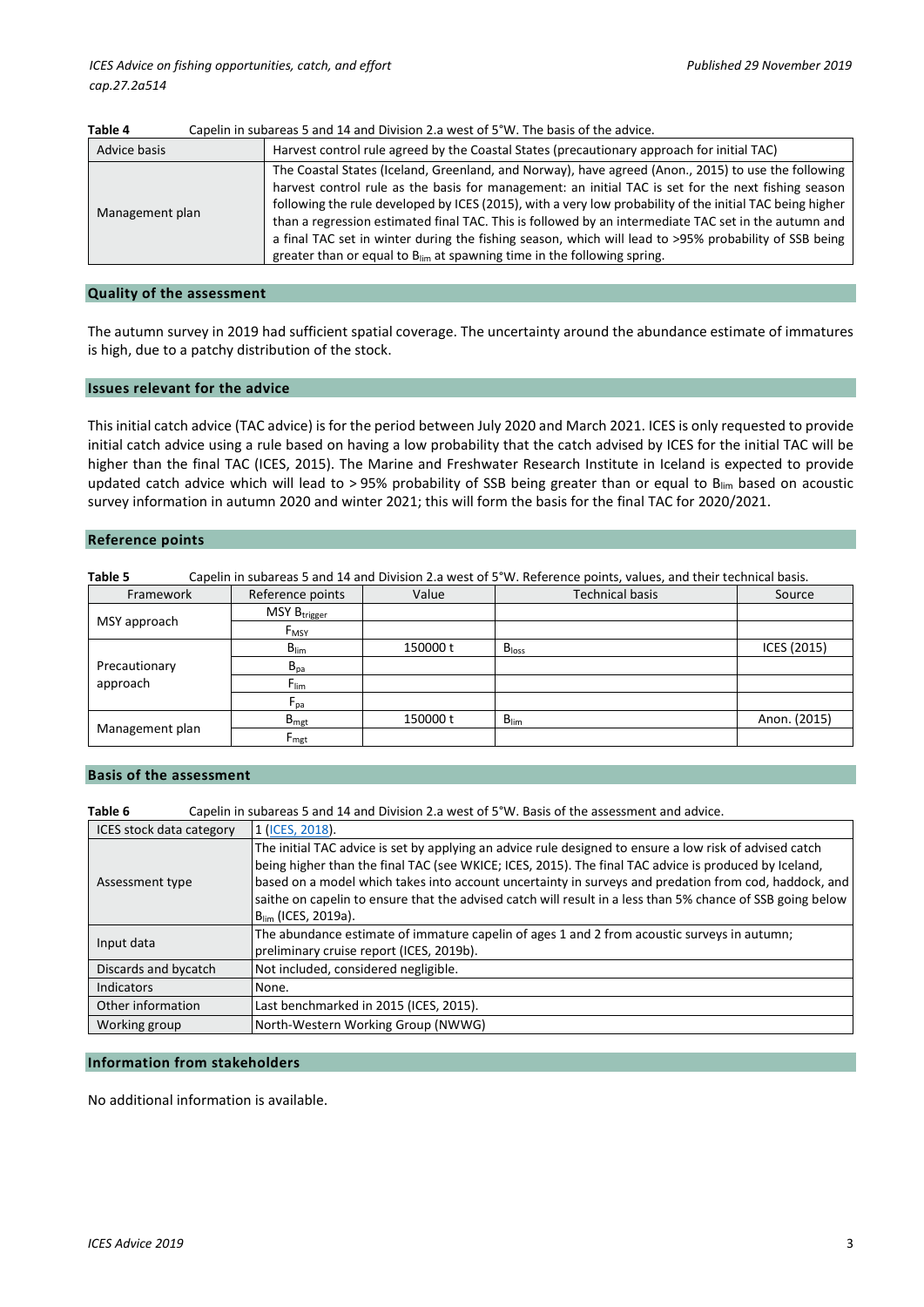## **History of the advice, catch, and management**

| Table 7   | Capelin in subareas 5 and 14 and Division 2.a west of 5°W. ICES advice and catch. All weights are in tonnes. |                      |                     |                |
|-----------|--------------------------------------------------------------------------------------------------------------|----------------------|---------------------|----------------|
| Season    | <b>ICES</b> advice                                                                                           | Initial TAC advice ^ | Agreed final TAC ^^ | ICES catch ^^^ |
| 1986/1987 | <b>TAC</b>                                                                                                   | 1100000              | 1290000             | 1333400        |
| 1987/1988 | <b>TAC</b>                                                                                                   | 500000               | 1115000             | 1115800        |
| 1988/1989 | <b>TAC</b>                                                                                                   | 900000               | 1065000             | 1036500        |
| 1989/1990 | <b>TAC</b>                                                                                                   | 900000               | 900000              | 807800         |
| 1990/1991 | <b>TAC</b>                                                                                                   | 600000               | 250000              | 313600         |
| 1991/1992 | No fishery pending survey results                                                                            | 0                    | 740000              | 677100         |
| 1992/1993 | Precautionary TAC^                                                                                           | 500000               | 900000              | 787700         |
| 1993/1994 | TAC                                                                                                          | 900000               | 1250000             | 1178700        |
| 1994/1995 | Apply the harvest control rule                                                                               | 950000               | 850000              | 863900         |
| 1995/1996 | Apply the harvest control rule                                                                               | 800000               | 1390000             | 929300         |
| 1996/1997 | Apply the harvest control rule                                                                               | 1100000              | 1600000             | 1570900        |
| 1997/1998 | Apply the harvest control rule                                                                               | 850000               | 1265000             | 1244900        |
| 1998/1999 | Apply the harvest control rule                                                                               | 950000               | 1200000             | 1099400        |
| 1999/2000 | Apply the harvest control rule                                                                               | 866000               | 1000000             | 932700         |
| 2000/2001 | Apply the harvest control rule                                                                               | 650000               | 1090000             | 1071300        |
| 2001/2002 | Apply the harvest control rule                                                                               | 700000               | 1300000             | 1249000        |
| 2002/2003 | Apply the harvest control rule                                                                               | 690000               | 1000000             | 987700         |
| 2003/2004 | Apply the harvest control rule                                                                               | 555000               | 900000              | 741400         |
| 2004/2005 | Apply the harvest control rule                                                                               | 335000               | 985000              | 784000         |
| 2005/2006 | Apply the harvest control rule                                                                               | No fishery           | 235000              | 247000         |
| 2006/2007 | Apply the harvest control rule                                                                               | No fishery           | 385000              | 376800         |
| 2007/2008 | Apply the harvest control rule                                                                               | 207000               | 207000              | 203400         |
| 2008/2009 | Apply the harvest control rule                                                                               | No fishery           | 0                   | 15100*         |
| 2009/2010 | Apply the harvest control rule                                                                               | No fishery           | 150000              | 150700         |
| 2010/2011 | Apply the harvest control rule                                                                               | No fishery           | 390000              | 390600         |
| 2011/2012 | Set the TAC at 50% of the initial quota in the HCR                                                           | 366000               | 765000              | 746500         |
| 2012/2013 | Precautionary approach                                                                                       | No fishery           | 570000              | 551000         |
| 2013/2014 | Precautionary approach                                                                                       | No fishery           | 160000              | 141700         |
| 2014/2015 | Set the initial quota at 50% of the predicted                                                                | 225000               | 580000              | 517400         |
|           | quota in the harvest control rule                                                                            |                      |                     |                |
| 2015/2016 | Precautionary approach**                                                                                     | 53600                | 173000              | 173600         |
| 2016/2017 | Precautionary approach**                                                                                     | 0                    | 299000              | 299800         |
| 2017/2018 | Harvest control rule agreed by Coastal States**                                                              | 0                    | 285000              | 286500         |
| 2018/2019 | Harvest control rule agreed by Coastal States**                                                              | 0                    | 0                   | 0              |
| 2019/2020 | Harvest control rule agreed by Coastal States**                                                              | $\mathbf 0$          |                     |                |
| 2020/2021 | Harvest control rule agreed by Coastal States**                                                              | 169520               |                     |                |

^ Advised for the early part of the season.

^^ Final TAC recommended by national scientists for the fishing season (July–March).

^^^ July–March of the following year.

\* Scientific fishing was allowed in the latter half of February 2009.

\*\* Initial TAC advice based on low probability of advised catch being higher than the final TAC.

### **History of the catch and landings**

**Table 8** Capelin in subareas 5 and 14 and Division 2.a west of 5°W. Catch distribution by fleet in 2018/2019 as estimated by ICES.

| Catch | .andings | $\overline{\phantom{0}}$<br>Discards<br>         |
|-------|----------|--------------------------------------------------|
|       |          | $\sim$ $\sim$<br>$\sim$<br>.<br>ميا ممايد<br>יונ |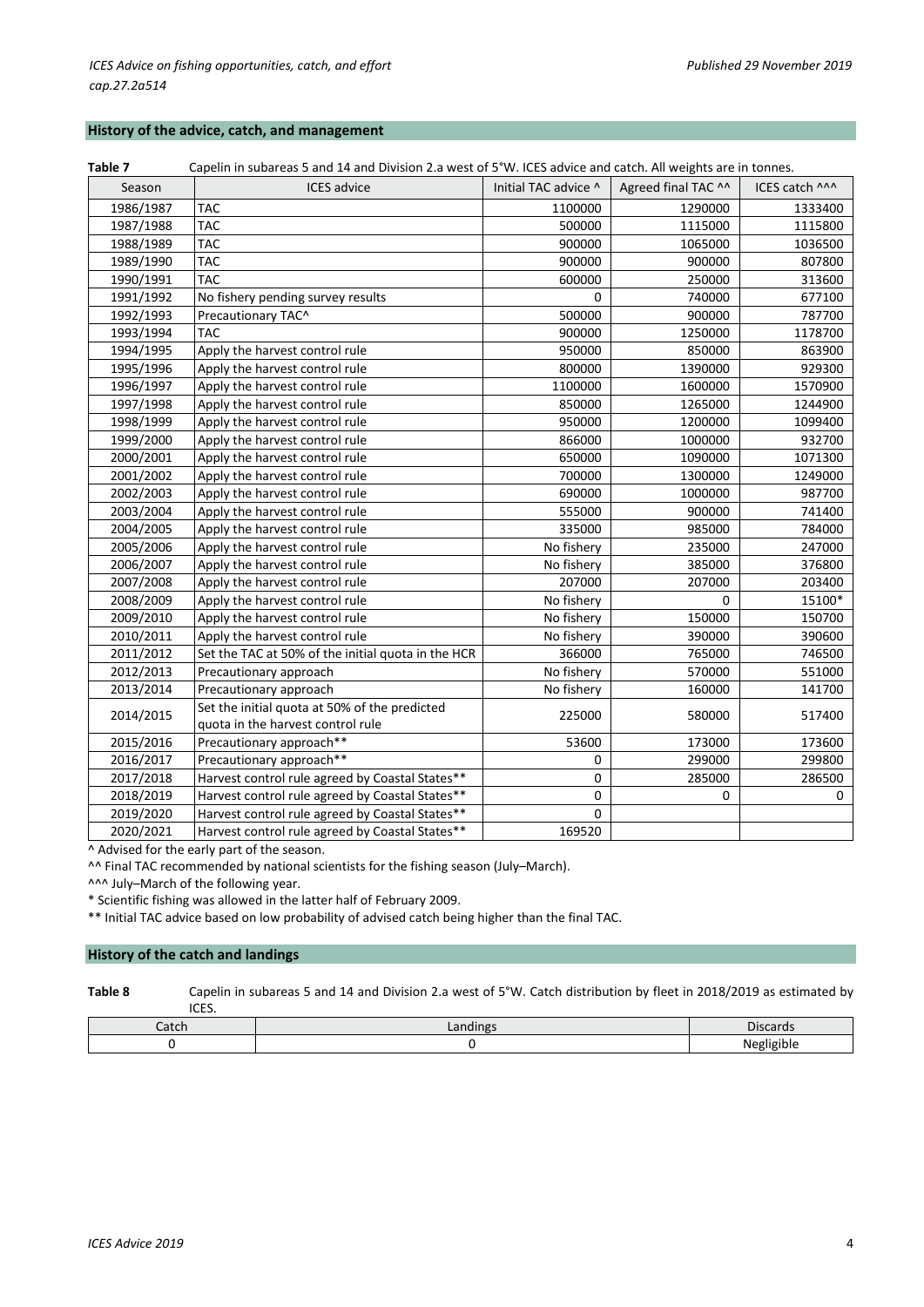**Table 9** Capelin in subareas 5 and 14 and Division 2.a west of 5°W. History of commercial catch and landings; official values are presented by season and country. All weights are in tonnes.

|      |         |                              | Winter season            |                          |              | Summer and autumn season |                              |                                                      |                                  |                          |                          |                          |  |  |
|------|---------|------------------------------|--------------------------|--------------------------|--------------|--------------------------|------------------------------|------------------------------------------------------|----------------------------------|--------------------------|--------------------------|--------------------------|--|--|
| Year | Iceland | Veway                        | Faroes                   | Greenland                | Season total | Iceland                  | Norway                       | Faroes                                               | Greenland                        | 급                        | Season total             | (calendar year)<br>Total |  |  |
| 1964 | 8600    | $\qquad \qquad \blacksquare$ | ÷,                       | $\overline{\phantom{a}}$ | 8600         | $\blacksquare$           | $\overline{\phantom{a}}$     | $\blacksquare$                                       |                                  | $\blacksquare$           | $\Box$                   | 8600                     |  |  |
| 1965 | 49700   |                              |                          |                          | 49700        |                          | $\blacksquare$               |                                                      |                                  |                          |                          | 49700                    |  |  |
| 1966 | 124500  |                              |                          |                          | 124500       |                          | $\overline{\phantom{a}}$     |                                                      |                                  |                          |                          | 124500                   |  |  |
| 1967 | 97200   |                              |                          | ÷,                       | 97200        |                          | $\blacksquare$               |                                                      |                                  | $\overline{\phantom{a}}$ |                          | 97200                    |  |  |
| 1968 | 78100   |                              |                          |                          | 78100        |                          | $\overline{\phantom{a}}$     | $\overline{\phantom{a}}$                             |                                  |                          |                          | 78100                    |  |  |
| 1969 | 170600  |                              |                          |                          | 170600       |                          | $\qquad \qquad \blacksquare$ |                                                      |                                  |                          |                          | 170600                   |  |  |
| 1970 | 190800  | ÷,                           |                          |                          | 190800       | $\frac{1}{2}$            | $\overline{\phantom{a}}$     | ÷,                                                   |                                  | $\overline{a}$           |                          | 190800                   |  |  |
| 1971 | 182900  | $\blacksquare$               |                          |                          | 182900       | $\overline{\phantom{a}}$ | $\blacksquare$               | $\overline{\phantom{a}}$                             | $\blacksquare$                   | $\overline{\phantom{a}}$ |                          | 182900                   |  |  |
| 1972 | 276500  | $\frac{1}{2}$                |                          | $\blacksquare$           | 276500       | 0                        | $\blacksquare$               | $\overline{\phantom{a}}$                             | $\overline{\phantom{a}}$         | $\overline{\phantom{a}}$ |                          | 276500                   |  |  |
| 1973 | 440900  | $\overline{\phantom{a}}$     | ÷,                       | $\blacksquare$           | 440900       | $\blacksquare$           | $\qquad \qquad \blacksquare$ | $\overline{\phantom{a}}$                             | $\overline{\phantom{a}}$         | $\overline{\phantom{a}}$ |                          | 440900                   |  |  |
| 1974 | 461900  | $\blacksquare$               |                          | $\overline{\phantom{a}}$ | 461900       |                          | $\overline{\phantom{a}}$     | $\overline{\phantom{a}}$                             | $\overline{\phantom{a}}$         | $\overline{\phantom{a}}$ |                          | 461900                   |  |  |
| 1975 | 457100  | ۰                            |                          | $\overline{\phantom{a}}$ | 457100       | 3100                     | ۰                            | $\overline{\phantom{a}}$                             | $\overline{\phantom{a}}$         | ۰                        | 3100                     | 460200                   |  |  |
| 1976 | 338700  | $\qquad \qquad \blacksquare$ |                          |                          | 338700       | 114400                   | $\qquad \qquad \blacksquare$ |                                                      |                                  |                          | 114400                   | 453100                   |  |  |
| 1977 | 549200  | $\qquad \qquad \blacksquare$ | 24300                    |                          | 573500       | 259700                   |                              |                                                      |                                  |                          | 259700                   | 833200                   |  |  |
| 1978 | 468400  |                              | 36200                    |                          | 504600       | 497500                   | 154100                       | 3400                                                 |                                  |                          | 655000                   | 1159600                  |  |  |
| 1979 | 521700  | $\blacksquare$               | 18200                    |                          | 539900       | 442000                   | 124000                       | 22000                                                |                                  |                          | 588000                   | 1127900                  |  |  |
| 1980 | 392100  | $\overline{\phantom{a}}$     |                          |                          | 392100       | 367400                   | 118700                       | 24200                                                |                                  | 17300                    | 527600                   | 919700                   |  |  |
| 1981 | 156000  |                              |                          |                          | 156000       | 484600                   | 91400                        | 16200                                                |                                  | 20800                    | 613000                   | 769000                   |  |  |
| 1982 | 13200   |                              |                          |                          | 13200        |                          |                              |                                                      |                                  |                          |                          | 13200                    |  |  |
| 1983 |         |                              |                          |                          |              | 133400                   |                              |                                                      |                                  |                          | 133400                   | 133400                   |  |  |
| 1984 | 439600  |                              |                          |                          | 439600       | 425200                   | 104600                       | 10200                                                | $\overline{\phantom{a}}$         | 8500                     | 548500                   | 988100                   |  |  |
| 1985 | 348500  | $\blacksquare$               | $\overline{\phantom{a}}$ | $\blacksquare$           | 348500       | 644800                   | 193000                       | 65900                                                | $\blacksquare$                   | 16000                    | 919700                   | 1268200                  |  |  |
| 1986 | 341800  | 50000                        |                          | $\blacksquare$           | 391800       | 552500                   | 149700                       | 65400                                                | $\overline{\phantom{a}}$         | 5300                     | 772900                   | 1164700                  |  |  |
| 1987 | 500600  | 59900                        |                          | $\overline{\phantom{a}}$ | 560500       | 311300                   | 82100                        | 65200                                                | $\overline{\phantom{a}}$         |                          | 458600                   | 1019100                  |  |  |
| 1988 | 600600  | 56600                        |                          |                          | 657200       | 311400                   | 11500                        | 48500                                                |                                  |                          | 371400                   | 1028600                  |  |  |
| 1989 | 609100  | 56000                        |                          |                          | 665100       | 53900                    | 52700                        | 14400                                                |                                  |                          | 121000                   | 786100                   |  |  |
| 1990 | 612000  | 62500                        | 12300                    |                          | 686800       | 83700                    | 21900                        | 5600                                                 |                                  |                          | 111200                   | 798000                   |  |  |
| 1991 | 202400  |                              |                          |                          | 202400       | 56000                    |                              |                                                      |                                  |                          | 56000                    | 258400                   |  |  |
| 1992 | 573500  | 47600                        |                          |                          | 621100       | 213400                   | 65300                        | 18900                                                | 500                              |                          | 298100                   | 919200                   |  |  |
| 1993 | 489100  |                              |                          | 500                      | 489600       | 450000                   | 127500                       | 23900                                                | 10200                            |                          | 611600                   | 1101200                  |  |  |
| 1994 | 550300  | 15000                        |                          | 1800                     | 567100       | 210700                   | 99000                        | 12300                                                | 2100                             |                          | 324100                   | 891200                   |  |  |
| 1995 | 539400  |                              |                          | 400                      | 539800       | 175500                   | 28000                        |                                                      | 2200                             |                          | 205700                   | 745500                   |  |  |
| 1996 | 707900  | ÷,                           | 10000                    | 5700                     | 723600       | 474300                   | 206000                       | 17600                                                | 15000                            | 60900                    | 773800                   | 1497400                  |  |  |
| 1997 | 774900  | $\qquad \qquad \blacksquare$ | 16100                    | 6100                     | 797100       | 536000                   | 153600                       | 20500                                                | 6500                             | 47100                    | 763600                   | 1561500                  |  |  |
| 1998 | 457000  | $\overline{\phantom{a}}$     | 14700                    | 9600                     | 481300       | 290800                   | 72900                        | 26900                                                | 8000                             | 41900                    | 440500                   | 921800                   |  |  |
| 1999 | 607800  | 14800                        | 13800                    | 22500                    | 658900       | 83000                    | 11400                        | 6000                                                 | 2000                             | $\overline{\phantom{0}}$ | 102400                   | 761300                   |  |  |
| 2000 | 761400  | 14900                        | 32000                    | 22000                    | 830300       | 126500                   | 80100                        | 30000                                                | 7500                             | 21000                    | 265100                   | 1095400                  |  |  |
| 2001 | 767200  | $\blacksquare$               | 10000                    | 29000                    | 806200       | 150000                   | 106000                       | 12000                                                | 9000                             | 17000                    | 294000                   | 1061200                  |  |  |
| 2002 | 901000  | $\overline{\phantom{0}}$     | 28000                    | 26000                    | 955000       | 180000                   | 118700                       | $\overline{\phantom{a}}$                             | 13000                            | 28000                    | 339700                   | 1294700                  |  |  |
| 2003 | 585000  |                              | 40000                    | 23000                    | 648000       | 96500                    | 78000                        | 3500                                                 | 2500                             | 18000                    | 198500                   | 846500                   |  |  |
| 2004 | 478800  | 15800                        | 30800                    | 17500                    | 542900       | 46000                    | 34000                        | $\overline{\phantom{a}}$                             | 12000                            | 0                        | 92000                    | 634900                   |  |  |
| 2005 | 594100  | 69000                        | 19000                    | 10000                    | 692000       | 9000                     |                              | $\overline{\phantom{a}}$                             |                                  | ÷,                       | 9000                     | 701100                   |  |  |
| 2006 | 193000  | 8000                         | 30000                    | 7000                     | 238000       |                          | $\blacksquare$               | $\overline{\phantom{a}}$                             | $\blacksquare$                   | 0                        | $\overline{\phantom{a}}$ | 238000                   |  |  |
| 2007 | 307000  | 38000                        | 19000                    | 12800                    | 376800       | $\overline{\phantom{a}}$ | $\blacksquare$               | $\blacksquare$                                       | $\overline{\phantom{a}}$         | $\blacksquare$           | $\blacksquare$           | 376800                   |  |  |
| 2008 | 149000  | 37600                        | 10100                    | 6700                     | 203400       | $\overline{\phantom{a}}$ | $\blacksquare$               | $\overline{\phantom{a}}$                             | $\overline{\phantom{a}}$         | $\blacksquare$           | $\overline{\phantom{a}}$ | 203400                   |  |  |
| 2009 | 15100   |                              |                          |                          | 15100        | $\overline{\phantom{a}}$ | $\blacksquare$               | $\overline{\phantom{a}}$                             | $\overline{\phantom{a}}$         | $\overline{\phantom{0}}$ | $\overline{\phantom{a}}$ | 15100                    |  |  |
| 2010 | 110600  | 28300                        | 7700                     | 4700                     | 150700       | 5400                     |                              |                                                      |                                  |                          | 5400                     | 156100                   |  |  |
| 2011 | 321800  | 30800                        | 19500                    | 13100                    | 385200       | 8400                     | ۰<br>58500                   | ۰<br>$\overline{\phantom{a}}$                        | $\overline{\phantom{a}}$<br>5200 | ۰<br>$\overline{a}$      | 72100                    | 457300                   |  |  |
| 2012 | 576200  | 46200                        | 29700                    | 22300                    | 674400       | 9000                     |                              |                                                      |                                  | $\blacksquare$           |                          | 684400                   |  |  |
| 2013 | 454000  | 40000                        | 30000                    | 17000                    | 541000       |                          |                              | $\overline{\phantom{a}}$<br>$\overline{\phantom{a}}$ | 1000                             | $\overline{\phantom{a}}$ | 10000                    | 541000                   |  |  |
|      |         |                              |                          |                          |              |                          |                              |                                                      |                                  |                          |                          |                          |  |  |
| 2014 | 111400  | 6200                         | 8000                     | 16100                    | 141700       | $\overline{\phantom{a}}$ | 30500                        | $\blacksquare$                                       | 5300                             | 9700                     | 45500                    | 187200                   |  |  |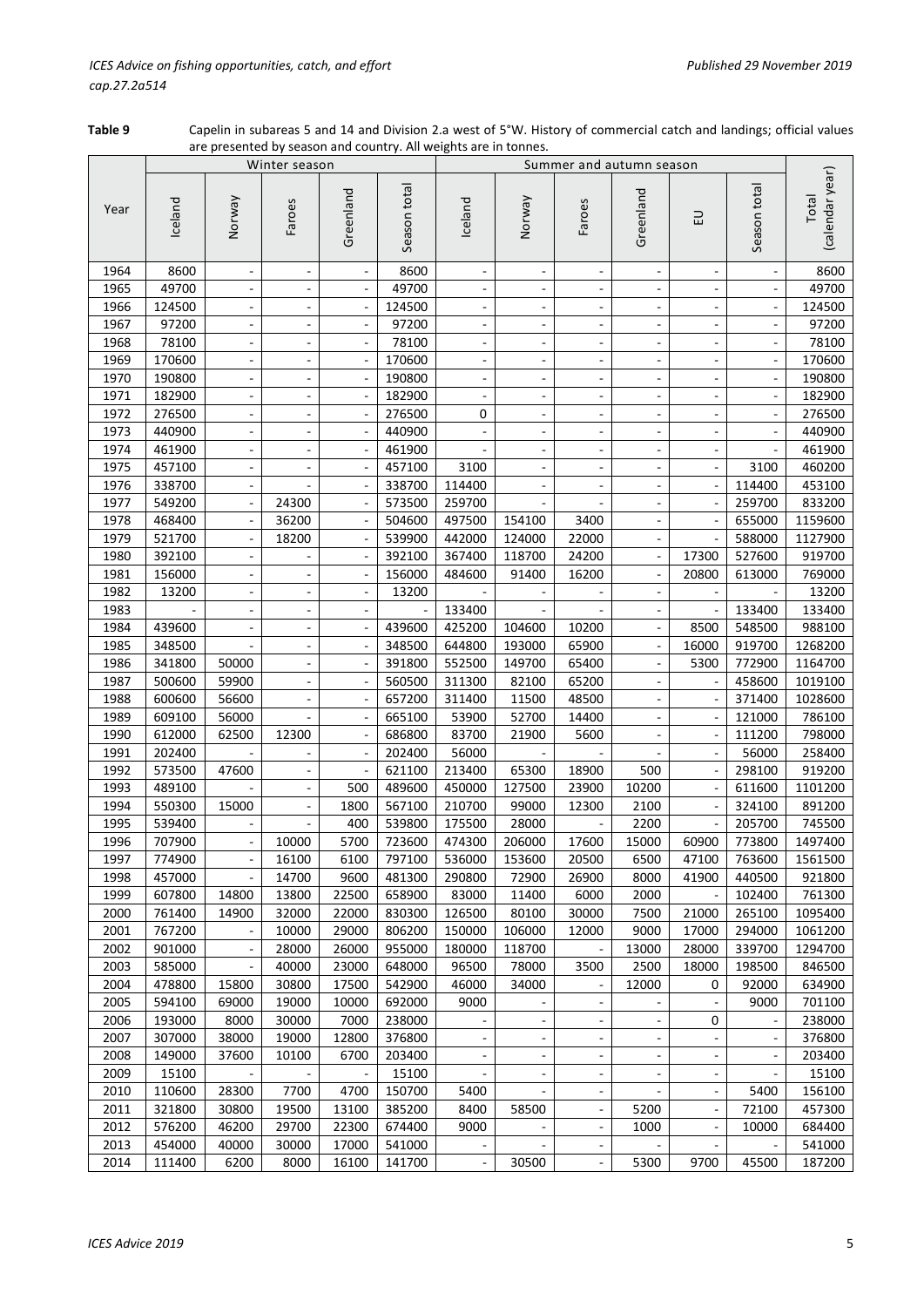# *ICES Advice on fishing opportunities, catch, and effort Published 29 November 2019 Published 29 November 2019 cap.27.2a514*

|      |         |               | Winter season |               |                |                          |               |                          |                          |                          |                     |                             |
|------|---------|---------------|---------------|---------------|----------------|--------------------------|---------------|--------------------------|--------------------------|--------------------------|---------------------|-----------------------------|
| Year | Iceland | Λeν<br>ō<br>Z | Faroes        | reenland<br>ヮ | total<br>Seaso | Iceland                  | ζeλ<br>.<br>2 | Faroes                   | Greenland                | 긊                        | ᅙ<br>ē<br>o<br>Seas | year)<br>Total<br>calendar) |
| 2015 | 353600  | 50600         | 29900         | 37900         | 471900         | $\sim$                   | ۰             | $\overline{\phantom{0}}$ | 2500                     | $\overline{\phantom{a}}$ | 2500                | 474400                      |
| 2016 | 101100  | 58200         | 8500          | 3300          | 171100         | -                        | ٠             | ۰                        | $\overline{\phantom{0}}$ | -                        |                     | 171100                      |
| 2017 | 196800  | 60400         | 15000         | 27400         | 299800         | -                        | -             | $\overline{\phantom{0}}$ | -                        | -                        |                     | 299800                      |
| 2018 | 186300  | 74500         | 14300         | 11400         | 286500         | $\overline{\phantom{a}}$ | ۰             | ۰                        | $\overline{\phantom{0}}$ | $\sim$                   | -                   | 286500                      |
| 2019 | -       | ۰             |               | -             |                | -                        | ۰             | -                        | -                        | ۰                        |                     |                             |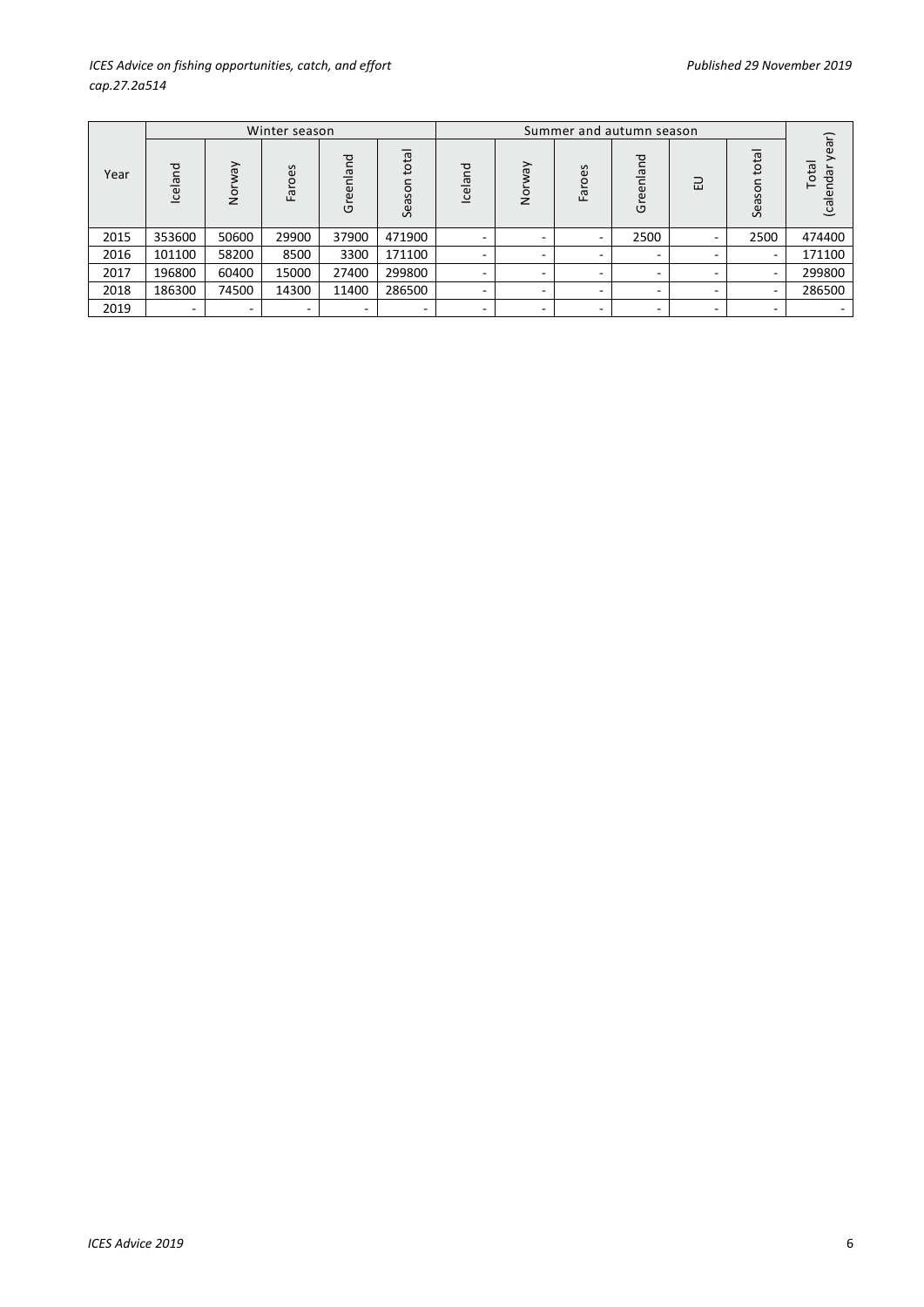# **Summary of the assessment**

**Table 10** Capelin in subareas 5 and 14 and Division 2.a west of 5°W. Assessment summary. Weights are in tonnes. For a fishing season Y/Y + 1 the recruitment (in thousands) refers to the autumn of year Y, and SSB columns refer to the spring of  $Y + 1$ .

|                | Recruitment       |                 |                | SSB*    | SSB*       | SSB*       | Historical |         |
|----------------|-------------------|-----------------|----------------|---------|------------|------------|------------|---------|
| <b>Fishing</b> | index (immature   | Recruitment     | Recruitment    | (median | 95th       | 5th        | <b>SSB</b> | Catch   |
| season         | ages $1$ and $2)$ | 95th percentile | 5th percentile | value)  | percentile | percentile | estimates  |         |
| 1979/1980      | 22000000          |                 |                |         |            |            | 300000     | 980100  |
| 1980/1981      | 23500000          |                 |                |         |            |            | 170000     | 683600  |
| 1981/1982      | 22100000          |                 |                |         |            |            | 140000     | 626200  |
| 1982/1983      | 69700000          |                 |                |         |            |            | 260000     | 0       |
| 1983/1984      | 52300000          |                 |                |         |            |            | 440000     | 573000  |
| 1984/1985      | 78400000          |                 |                |         |            |            | 460000     | 897000  |
| 1985/1986      | 46400000          |                 |                |         |            |            | 460000     | 1311500 |
| 1986/1987      | 60000000          |                 |                |         |            |            | 420000     | 1333400 |
| 1987/1988      | 22000000          |                 |                |         |            |            | 400000     | 1115800 |
| 1988/1989      | 50600000          |                 |                |         |            |            | 440000     | 1036500 |
| 1989/1990      | 31000000          |                 |                |         |            |            | 115000     | 807800  |
| 1990/1991      | 27200000          |                 |                |         |            |            | 330000     | 313600  |
| 1991/1992      | 65300000          |                 |                |         |            |            | 475000     | 677100  |
| 1992/1993      | 106900000         |                 |                |         |            |            | 499000     | 787700  |
| 1993/1994      | 110200000         |                 |                |         |            |            | 460000     | 1178700 |
| 1994/1995      | 125900000         |                 |                |         |            |            | 420000     | 863900  |
| 1995/1996      | 195100000         |                 |                |         |            |            | 830000     | 929300  |
| 1996/1997      | 128300000         |                 |                |         |            |            | 430000     | 1570900 |
| 1997/1998      | 97600000          |                 |                |         |            |            | 492000     | 1244900 |
| 1998/1999      | 126900000         |                 |                |         |            |            | 500000     | 1099400 |
| 1999/2000      | 94200000          |                 |                |         |            |            | 650000     | 932700  |
| 2000/2001      | 114600000         |                 |                |         |            |            | 450000     | 1071300 |
| 2001/2002      | 104200000         |                 |                |         |            |            | 475000     | 1249000 |
| 2002/2003      | 1500000           |                 |                |         |            |            | 410000     | 987700  |
| 2003/2004      | 8000000           |                 |                |         |            |            | 535000     | 741400  |
| 2004/2005      | 8000000           |                 |                |         |            |            | 602000     | 784000  |
| 2005/2006      | 0                 |                 |                |         |            |            | 400000     | 247000  |
| 2006/2007      | 45000000          |                 |                |         |            |            | 410000     | 376800  |
| 2007/2008      | 5800000           |                 |                |         |            |            | 406000     | 203400  |
| 2008/2009      | 7900000           |                 |                |         |            |            | 328000     | 15100   |
| 2009/2010      | 13000000          |                 |                |         |            |            | 410000     | 150700  |
| 2010/2011      | 97900000          |                 |                |         |            |            | 411000     | 390600  |
| 2011/2012      | 12600000          |                 |                |         |            |            | 418000     | 746500  |
| 2012/2013      | 20500000          |                 |                |         |            |            | 417000     | 551000  |
| 2013/2014      | 67000000          |                 |                |         |            |            | 424000     | 141700  |
| 2014/2015      | 60300000          |                 |                |         |            |            | 460000     | 517400  |
| 2015/2016      | 6200000           | 8250000         | 4120000        | 298000  | 447828     | 150338     |            | 173600  |
| 2016/2017      | 9400000           | 14750000        | 4930000        | 355000  | 596320     | 150190     |            | 299800  |
| 2017/2018      | 26100000          | 46310000        | 10420000       | 352000  | 614000     | 150000     |            | 286500  |
| 2018/2019      | 10800000          | 15360000        | 7240000        | 82790   | 161480     | 33200      |            | 0       |
| 2019/2020      | 82600000          | 150650000       | 36620000       |         |            |            |            |         |

\* Based on predation model in current advice rule; not directly comparable to historical SSB values because it is based on different natural mortality assumptions.